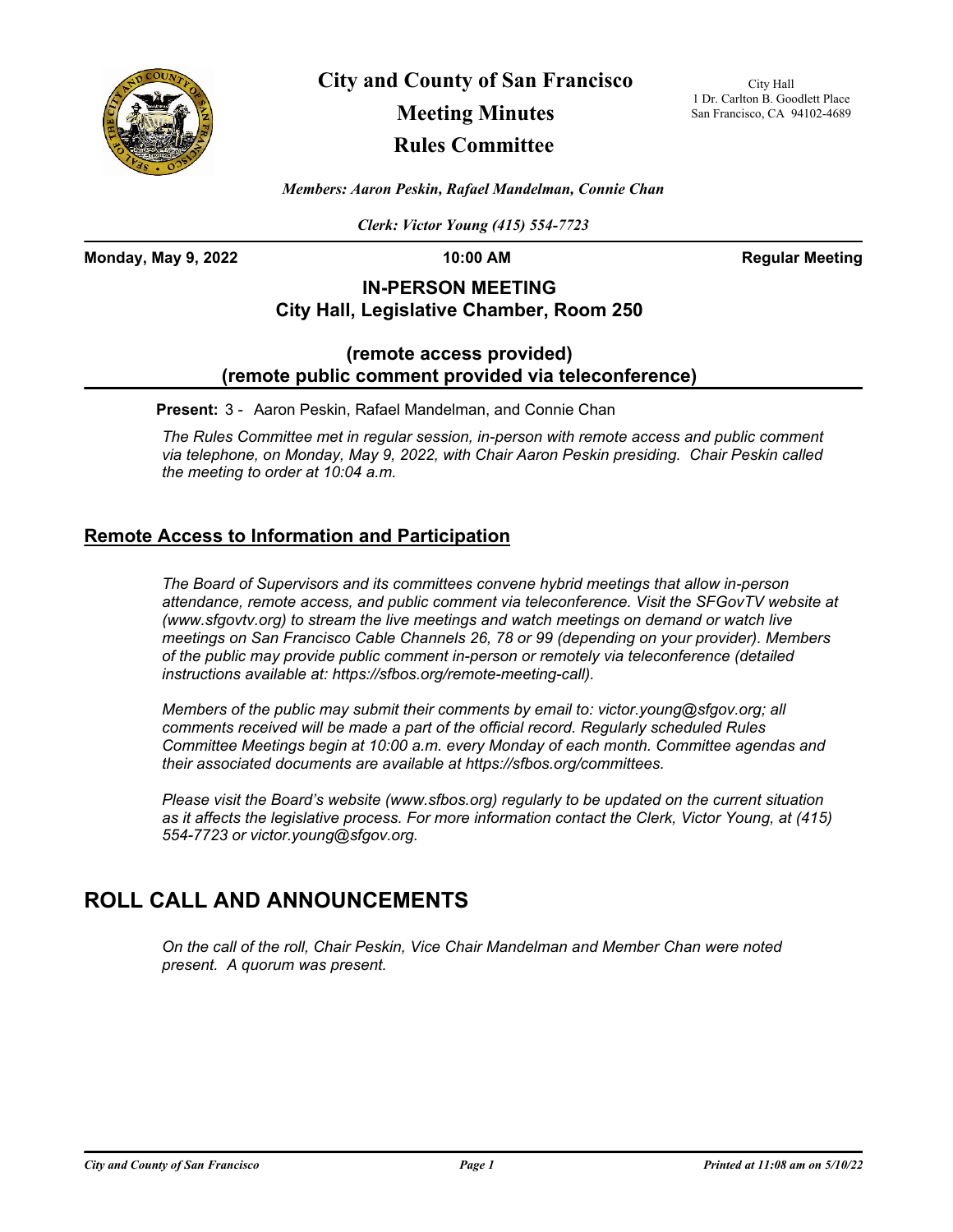## **COMMUNICATIONS**

*Victor Young, Rules Committee Clerk, instructed members of the public, when general public comment is called, to contribute live comments for up to two minutes by dialing the provided telephone number. When connected, they will receive another prompt to dial \* 3 to be added to the queue to speak. Make sure to call from a quiet location, speak clearly and slowly, and turn*  down your television or radio. Written comments may be submitted through email *(victor.young@sfgov.org) or the U.S. Postal Service at City Hall, 1 Dr. Carlton B. Goodlett Place, Room 244, San Francisco, CA 94102.*

## **AGENDA CHANGES**

*There were no agenda changes.*

## **REGULAR AGENDA**

#### **[Administrative, Campaign and Governmental Conduct Codes - Administrative Support for Sanitation and Streets Department; Form 700 Filing Requirements for Public Works Commission, Sanitation and Streets Commission, and Director of Sanitation and Streets] [220315](http://sfgov.legistar.com/gateway.aspx?m=l&id=38507)**

Ordinance amending the Administrative Code to require the Department of Public Works to provide the new Department of Sanitation and Streets with administrative support, including human resources, performance management, finance, budgeting, technology, emergency planning, training, and employee safety services; and amending the Campaign and Governmental Conduct Code to require Public Works Commissioners, Sanitation and Streets Commissioners, and the Director of Sanitation and Streets to file Form 700 (Statement of Economic Interests). (City Administrator)

03/28/22; RECEIVED FROM DEPARTMENT.

04/04/22; REFERRED TO DEPARTMENT. Referred to Public Works for informational purposes.

04/05/22; ASSIGNED UNDER 30 DAY RULE to Rules Committee, expires on 5/5/2022.

04/18/22; RECEIVED FROM DEPARTMENT.

04/26/22; SUBSTITUTED AND ASSIGNED UNDER 30 DAY RULE to Rules Committee. Office of the City Administrator introduced a substitute Ordinance bearing the same title.

*Heard in Committee. Speakers: Rachel Alonso (Office of the City Administrator); Bruce Robertson (Public Works); provided an overview and responded to questions raised throughout the discussion. David Pilpel spoke in support of the matter.*

#### **Chair Peskin moved that this Ordinance be RECOMMENDED. The motion carried by the following vote:**

Ayes: 3 - Peskin, Mandelman, Chan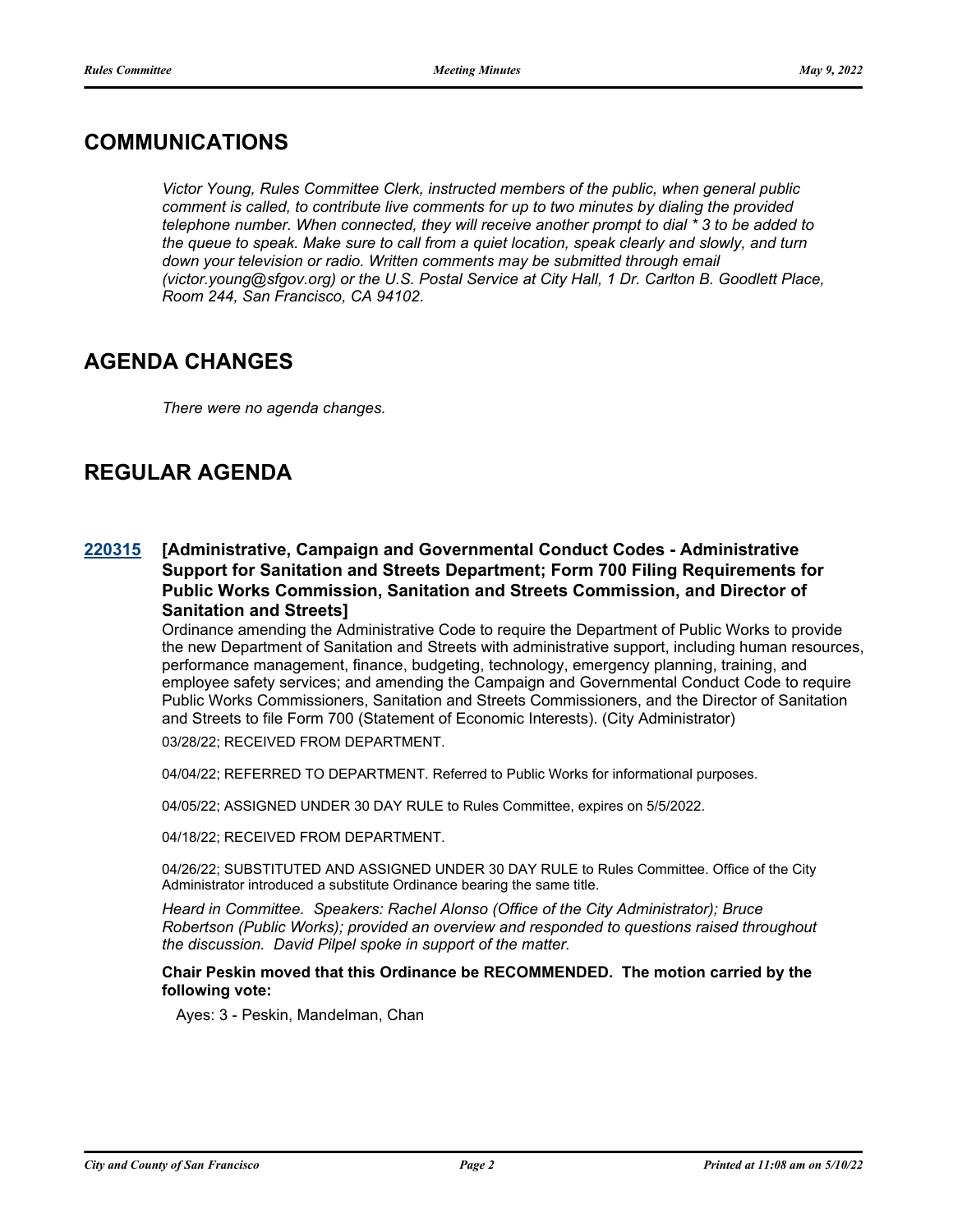#### **[220168](http://sfgov.legistar.com/gateway.aspx?m=l&id=38363) [Appointments, Sanitation and Streets Commission]**

Hearing to consider appointing one member term ending July 1, 2024, and one member, term ending July 1, 2026, to the Sanitation and Streets Commission.

Seat 4, initial appointment, must have experience in either urban forestry, urban design, or environmental services, for a four-year term ending July 1, 2024;

Seat 5, initial appointment, must have experience in cleaning and maintaining public space, for a four-year term ending July 1, 2026.

02/16/22; RECEIVED AND ASSIGNED to Rules Committee.

*Heard in Committee. Speakers: Thomas Richard Harrison; Kimberlee Ann Hartwig-Schulman; spoke on their qualifications and answered questions raised throughout the discussion. Mark Gleason; David Pilpel; spoke in support of the appointment of Thomas Richard Harrison.*

*Thomas Richard Harrison, seat 4, recommended. Kimberlee Ann Hartwig-Schulman, seat 5, recommended.*

#### **PREPARED IN COMMITTEE AS A MOTION**

Motion appointing Thomas Richard Harrison, term ending July 1, 2024, and Kimberlee Ann Hartwig-Schulman, term ending July 1, 2026, to the Sanitation and Streets Commission. Thomas Richard Harrison, seat 4, inaugural appointment, must have experience in either urban forestry, urban design, or environmental services, for a four-year term ending July 1, 2024; Kimberlee Ann Hartwig-Schulman, seat 5, inaugural appointment, must have experience in cleaning and maintaining public spaces, for a four-year term ending July 1, 2026.

#### **Vice Chair Mandelman moved that this Motion be RECOMMENDED. The motion carried by the following vote:**

Ayes: 3 - Peskin, Mandelman, Chan

#### **[220337](http://sfgov.legistar.com/gateway.aspx?m=l&id=38529) [Mayoral Appointment, Sanitation and Streets Commission - Ike Kwon]**

Motion approving/rejecting the Mayor's nomination for the appointment of Ike Kwon to the Sanitation and Streets Commission, term ending July 1, 2026. (Clerk of the Board)

(Charter, Section 4.139(b), provides that this nomination is subject to confirmation by the Board of Supervisors and shall be the subject of a public hearing and vote within 60 days from the date the nomination is transmitted to the Clerk of the Board. If the Board fails to act on the nomination within 60 days of the date the nomination is transmitted to the Clerk, then the nominee shall be deemed approved. Transmittal date: April 4, 2022.)

04/05/22; RECEIVED AND ASSIGNED to Rules Committee.

*Heard in Committee. Speakers: Ike Kwon; spoke on their qualifications and answered questions raised throughout the discussion. David Pilpel; spoke in support of the appointment of Ike Kwon.*

#### **Chair Peskin moved that this Motion be AMENDED, AN AMENDMENT OF THE WHOLE BEARING NEW TITLE, by striking the word 'rejecting' throughout the legislation and adding other clarifying and conforming changes. The motion carried by the following vote:**

Ayes: 3 - Peskin, Mandelman, Chan

Motion approving the Mayor's nomination for the appointment of Ike Kwon to the Sanitation and Streets Commission, term ending July 1, 2026. (Clerk of the Board)

(Charter, Section 4.139(b), provides that this nomination is subject to confirmation by the Board of Supervisors and shall be the subject of a public hearing and vote within 60 days from the date the nomination is transmitted to the Clerk of the Board. If the Board fails to act on the nomination within 60 days of the date the nomination is transmitted to the Clerk, then the nominee shall be deemed approved. Transmittal date: April 4, 2022.)

#### **Chair Peskin moved that this Motion be RECOMMENDED AS AMENDED. The motion carried by the following vote:**

Ayes: 3 - Peskin, Mandelman, Chan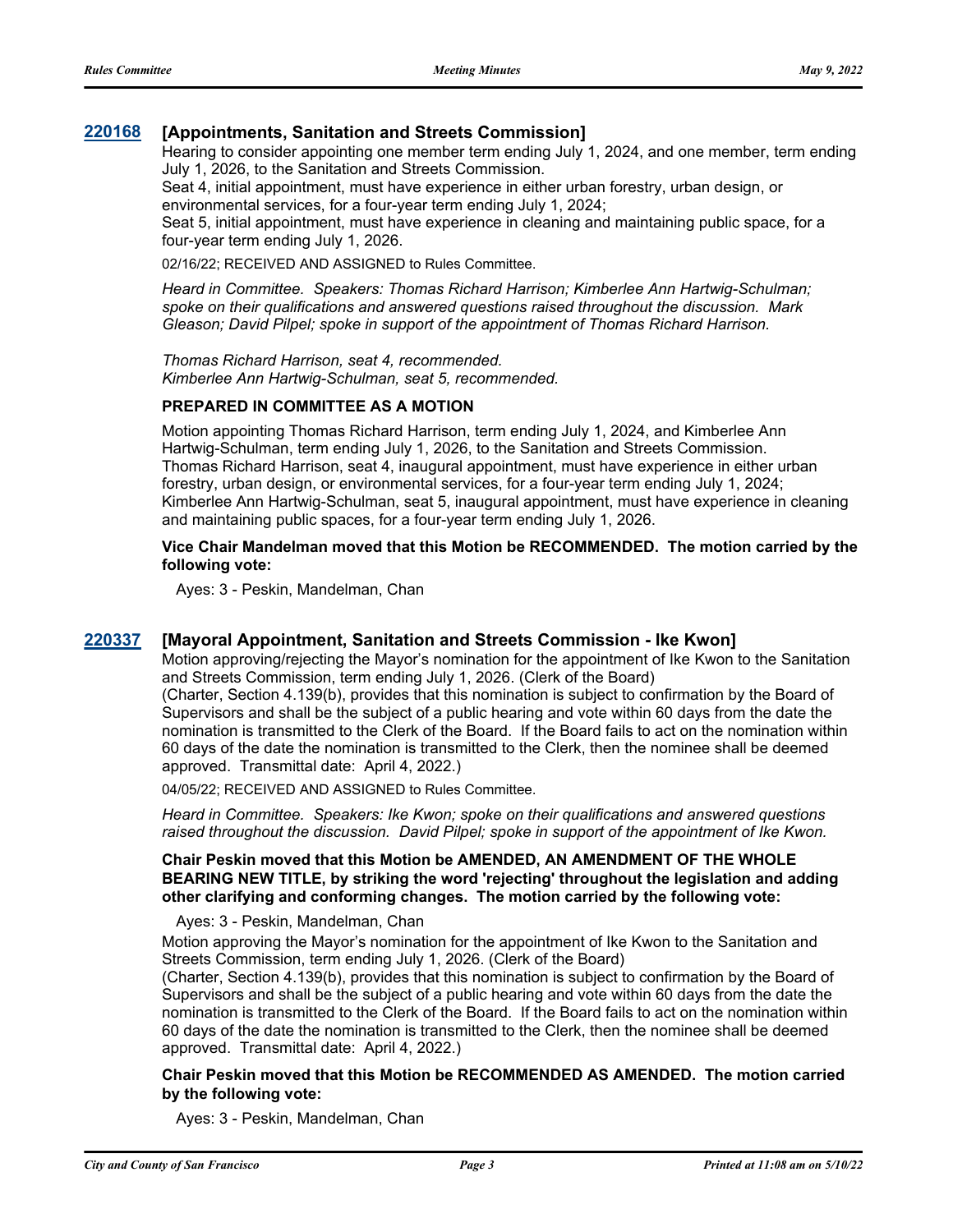#### **[220485](http://sfgov.legistar.com/gateway.aspx?m=l&id=38677) [Mayoral Appointment, Public Utilities Commission - Julia Prochnik]**

Motion approving/rejecting the Mayor's nomination for the appointment of Julia Prochnik to the Public Utilities Commission, for a term ending August 1, 2024. (Clerk of the Board)

(Charter, Section 4.112, provides that the Board of Supervisors shall confirm the Mayor's appointment by a majority of the Board of Supervisors. There is no deadline for confirmation and the appointment is not effective until the Board takes action. Transmittal date: April 27, 2022.)

05/03/22; RECEIVED AND ASSIGNED to Rules Committee.

*Heard in Committee. Speakers: Julia Prochnik; spoke on their qualifications and answered questions raised throughout the discussion. David Pilpel; spoke in support of the appointment of applicant Julia Prochnik. Eileen Boken; David Steindorf (America Whitewater); spoke neither in support nor against the appointment of applicant Julia Prochnik.*

#### **Chair Peskin moved that this Motion be AMENDED, AN AMENDMENT OF THE WHOLE BEARING NEW TITLE, by striking the word 'rejecting' throughout the legislation and adding other clarifying and conforming changes. The motion carried by the following vote:**

#### Ayes: 3 - Peskin, Mandelman, Chan

Motion approving the Mayor's nomination for the appointment of Julia Prochnik to the Public Utilities Commission, for a term ending August 1, 2024. (Clerk of the Board)

(Charter, Section 4.112, provides that the Board of Supervisors shall confirm the Mayor's appointment by a majority of the Board of Supervisors. There is no deadline for confirmation and the appointment is not effective until the Board takes action. Transmittal date: April 27, 2022.)

#### **Chair Peskin moved that this Motion be RECOMMENDED AS AMENDED. The motion carried by the following vote:**

Ayes: 3 - Peskin, Mandelman, Chan